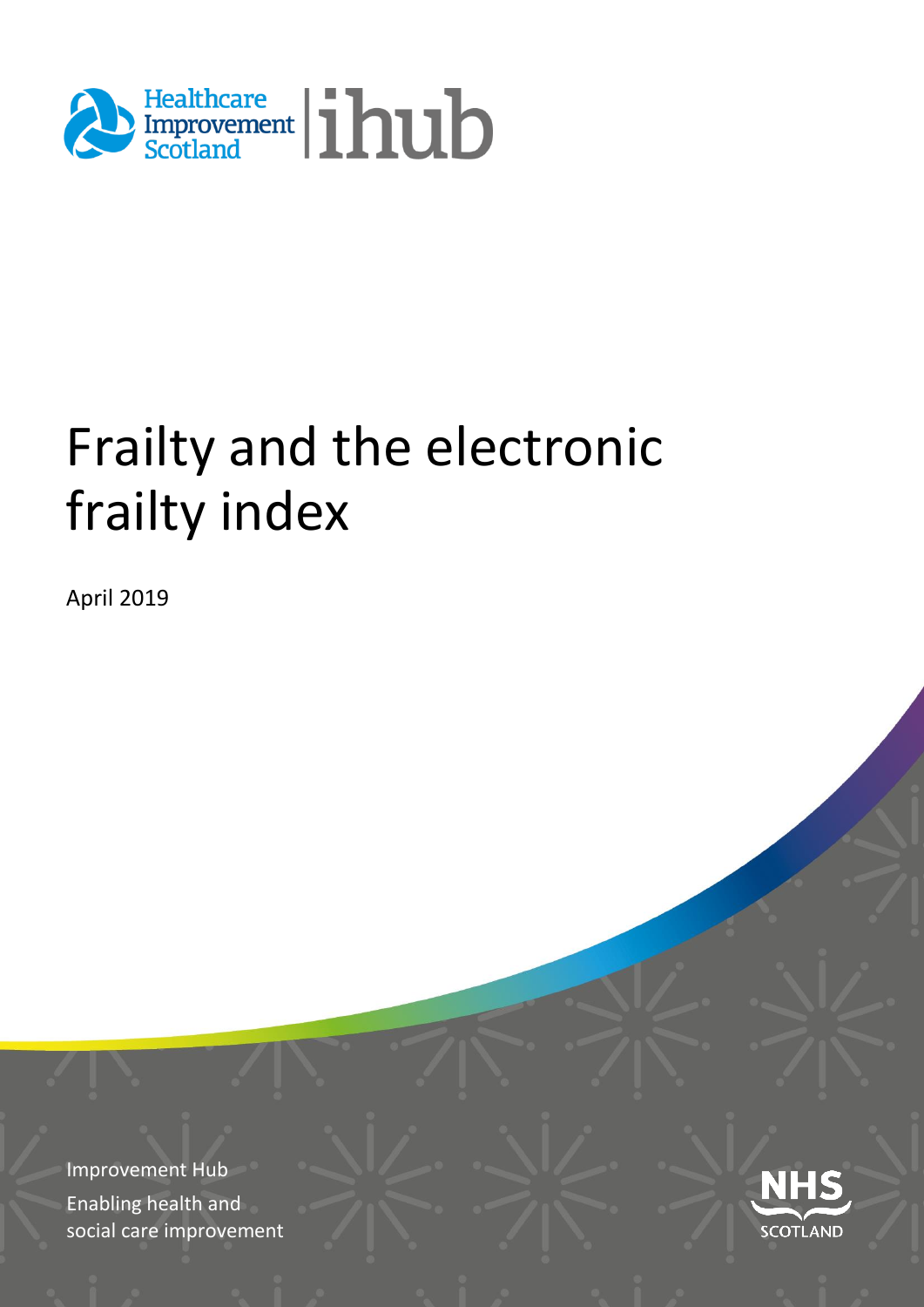#### **© Healthcare Improvement Scotland 2019**

#### **April 2019**

This document is licensed under the Creative Commons Attribution-Noncommercial-NoDerivatives 4.0 International Licence. This allows for the copy and redistribution of this document as long as Healthcare Improvement Scotland is fully acknowledged and given credit. The material must not be remixed, transformed or built upon in any way. To view a copy of this licence, visi[t https://creativecommons.org/licenses/by-nc](https://creativecommons.org/licenses/by-nc-nd/4.0/)[nd/4.0/](https://creativecommons.org/licenses/by-nc-nd/4.0/)

**www.healthcareimprovementscotland.org**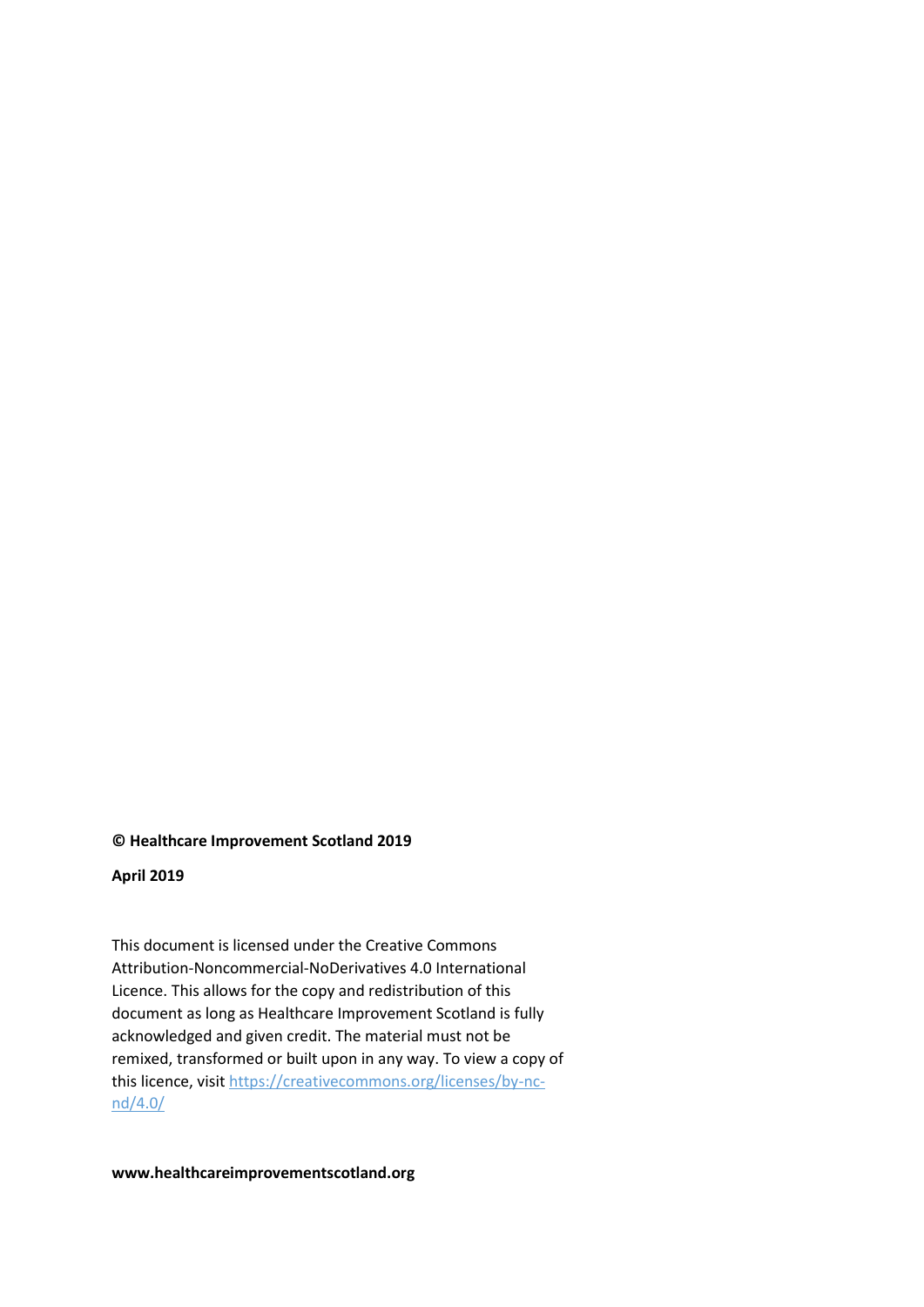#### **Contents**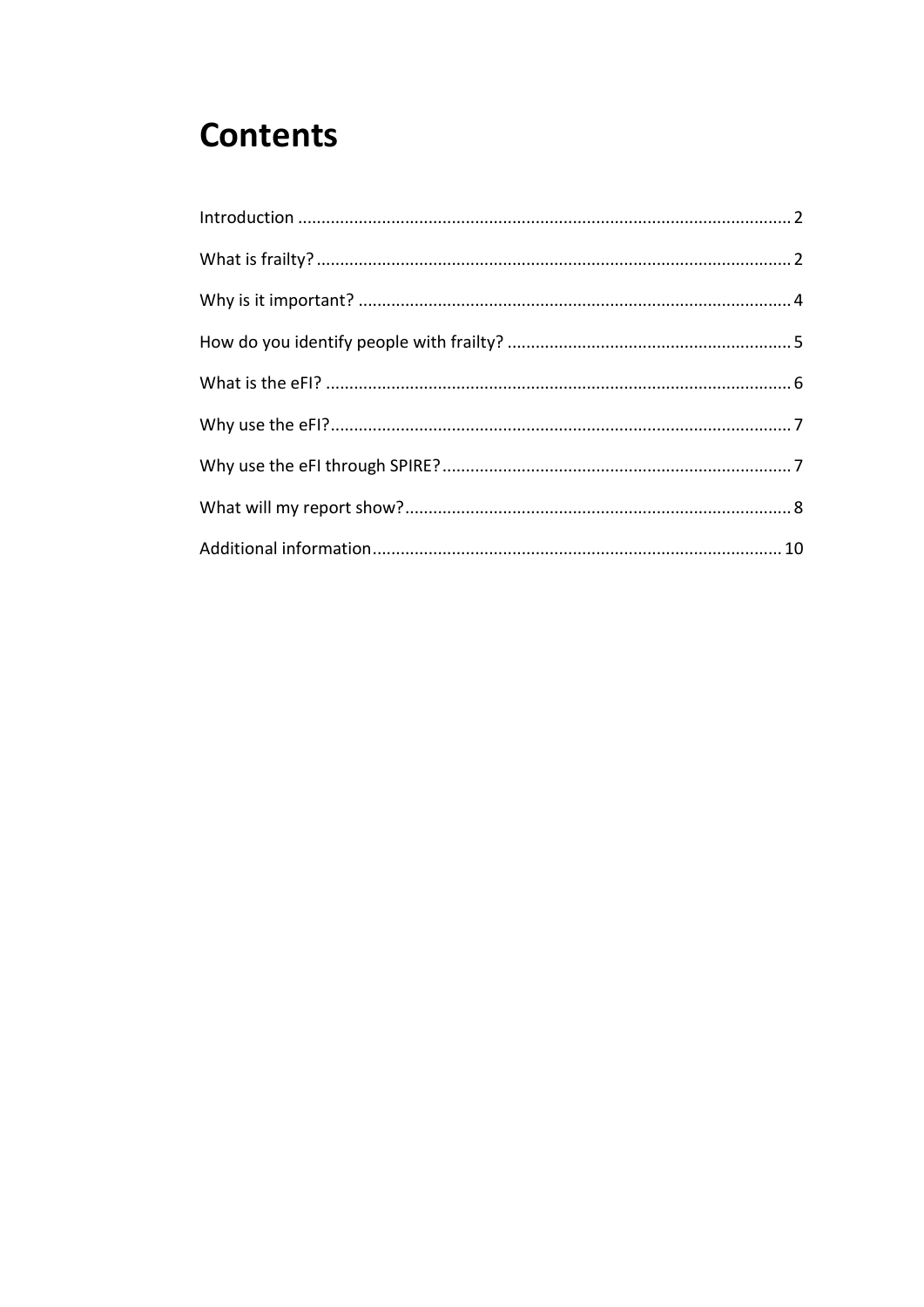#### <span id="page-3-0"></span>Introduction

The purpose of this document is to provide health and social care organisations with information on frailty and the electronic frailty index.

# <span id="page-3-1"></span>What is frailty?

Although there is no universally agreed definition of frailty, most definitions consider frailty a form of complexity, associated with developing multiple long-term conditions over time leading to low resilience to physical and emotional crisis and functional loss leading to gradual dependence on care. In many ways it is progressive like a long-term condition and tools such as the [Lifecurve](https://adlsmartcare.com/Home/LifeCurve) help to explain the decline associated with frailty.

In addition to health related problems, several social factors, such as social isolation and deprivation, can increase the likelihood of someone becoming frail. Although frailty is most commonly associated with older people, it is not defined by age; people living in areas of deprivation are more likely to become frail at a younger age compared to people living in less deprived areas.

The Dalhousie Universit[y clinical frailty scale](https://www.dal.ca/sites/gmr/our-tools/clinical-frailty-scale.html) explains the different stages of frailty that people experience



Inside, they often have problems with stairs and need help with bathing and might need minimal assistance (cuing, standby) with

dressing

7 Severely Frail - Completely dependent for personal care, from whatever cause (physical or cognitive). Even so, they seem stable and not at high risk of dying (within

8 Very Severely Frail - Completely dependent, approaching the end of life. Typically, they could not recover even

9 Terminally III - Approaching the end of life. This category applies to people with a life expectancy <6 months, who are not

dementia. Common symptoms in mild dementia include forgetting the details of a recent event, though still remembering the event itself, repeating the same question/story and social withdrawal.

impaired, even though they seemingly can remember<br>their past life events well. They can do personal care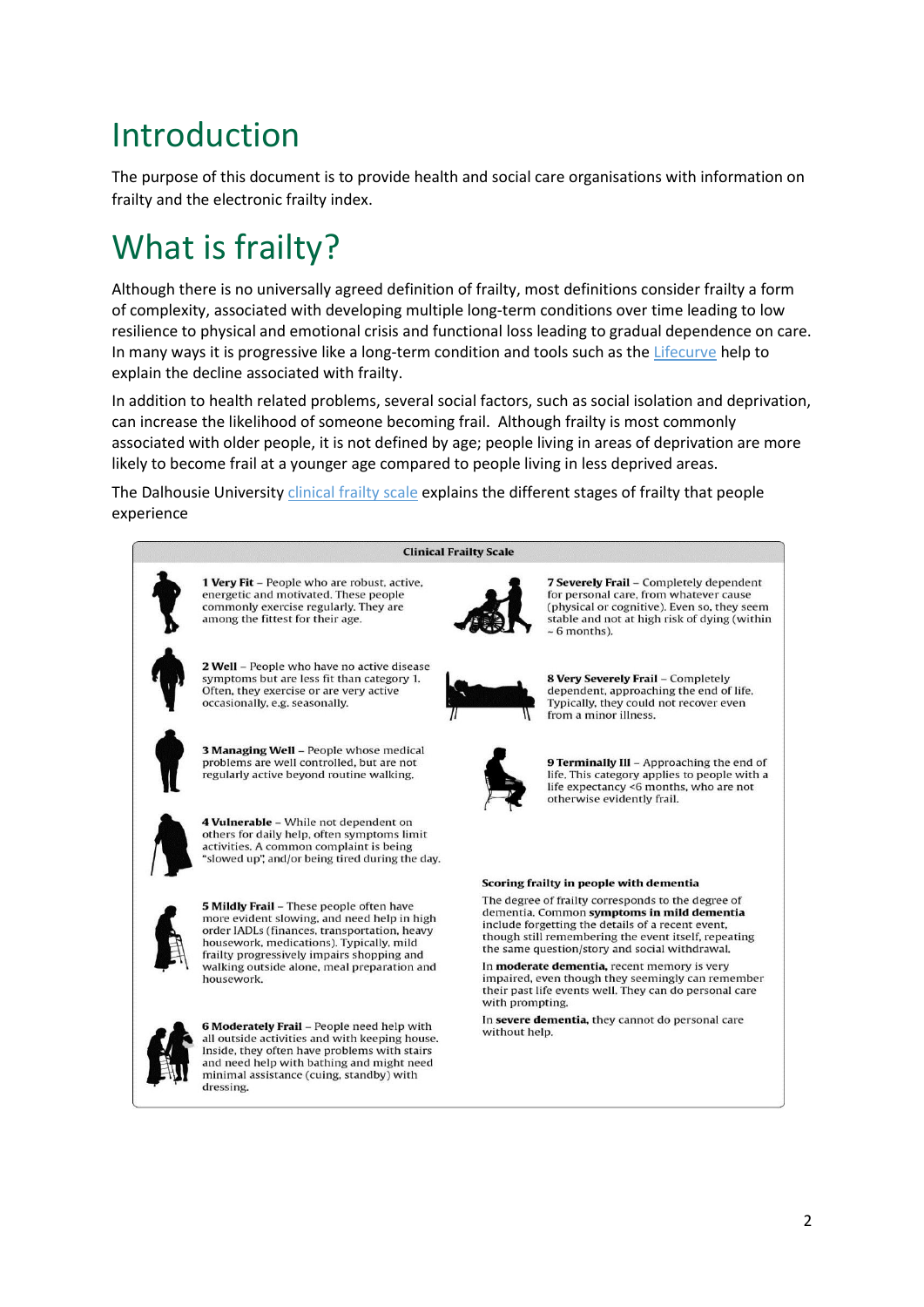The [electronic frailty index](http://clahrc-yh.nihr.ac.uk/our-themes/primary-care-based-management-of-frailty-in-older-people/projects/development-of-an-electronic-frailty-index-efi) (eFI), which is explored in greater detail later in this document, segments the population into the categories of fit, mild, moderate and severe frailty, which align with the Rockwood Clinical Frailty scale.

| e-Frailty Index         | Rockwood clinical frailty scale                                                                                                                                                                                                                                                        |
|-------------------------|----------------------------------------------------------------------------------------------------------------------------------------------------------------------------------------------------------------------------------------------------------------------------------------|
|                         | 1. Very fit - People who are robust, active, energetic and motivated.<br>These people commonly exercise regularly. They are among the fittest<br>for their age.                                                                                                                        |
| Fit                     | 2. Well - People who have no active disease symptoms but are less fit<br>than category 1. Often, they exercise or are very                                                                                                                                                             |
|                         | 3. Managing well - People whose medical problems are well controlled,<br>but are not regularly active beyond routine walking                                                                                                                                                           |
|                         | 4. Vulnerable - While not dependent on others for daily help, often<br>symptoms limit activities. A common complaint is being "slowed up",<br>and/or being tired during the day.                                                                                                       |
| <b>Mild frailty</b>     | 5. Mildly frail - These people often have more evident slowing, and<br>need help in high order IADLs (finances, transportation, heavy<br>housework, medications). Typically, mild frailty progressively impairs<br>shopping and walking outside alone, meal preparation and housework. |
| <b>Moderate frailty</b> | 6. Moderately frail - People need help with all outside activities and<br>with keeping house. Inside, they often have problems with stairs and<br>need help with bathing and might need minimal assistance (cuing,<br>standby) with dressing.                                          |
|                         | 7. Severely frail - Completely dependent for personal care, from<br>whatever cause (physical or cognitive). Even so, they seem stable and<br>not at high risk of dying (within $\sim$ 6 months).                                                                                       |
| <b>Severe frailty</b>   | 8. Very severely frail – Completely dependent, approaching the end of<br>life. Typically, they could not recover even from a minor illness.                                                                                                                                            |
|                         | 9. Terminally ill - Approaching the end of life. This category applies to<br>people with a life expectancy <6 months, who are not otherwise<br>evidently frail.                                                                                                                        |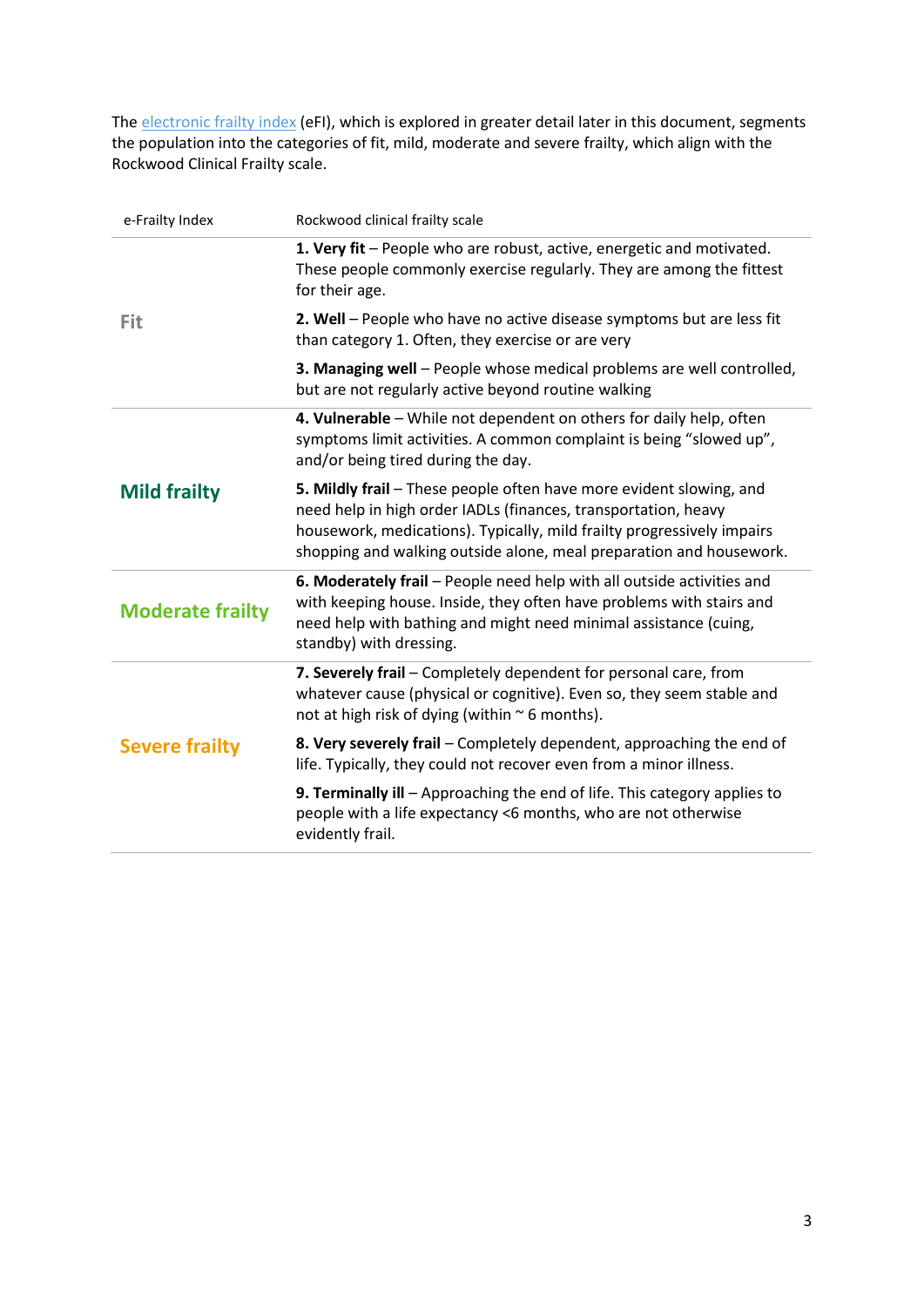### <span id="page-5-0"></span>Why is it important?

*"Frailty is the most problematic expression of population ageing."* [\(Clegg et al, 2013,](https://www.thelancet.com/pdfs/journals/lancet/PIIS0140-6736(12)62167-9.pdf) p. 752)

*"The frailty state for an individual is not static; it can be made better and worse."* 

*"Frailty is not an inevitable part of ageing."* [\(British Geriatric Society, 2014,](https://www.bgs.org.uk/sites/default/files/content/resources/files/2018-05-23/fff_full.pdf) p.7)

Frailty is progressive, and as expected, there is an increase in service use as people become frailer. In Scotland, approximately 35% of the population over 65 years of age are mildly frail, 15% are moderately frail and 5% severely frail.

Midlothian Health and Social Care Partnership have used the eFrailty Index to identify their frailty population. Data from the Partnership demonstrates that as frailty increases in severity, so too does the average length of stay in hospital, the number of GP contacts and the number of medications, resulting in higher costs per person. The medication costs for the general population is £255 per person.

|                                                                     |                  | 15%         | 5%              |
|---------------------------------------------------------------------|------------------|-------------|-----------------|
|                                                                     |                  |             | moderate severe |
| 45% not frail                                                       | 35% mild frailty | frailty     | frailty         |
| ***********************************                                 |                  |             |                 |
| Average length of stay per unplanned admission                      | 13.5             | 23.4        | 36.4            |
| Average number of GP contacts                                       | 10               | 14          | 18              |
| Average number of different prescriptions                           | 9                | 12          | 15              |
| Average prescription cost per person                                | £650             | £900        | £1.2k           |
| Average cost of unplanned admission cost per<br>person per year     | £1,119           |             | £3,175 £5,800   |
| Extrapolated cost of unplanned bed days across<br>Scotland per year | £396m            | £482m £293m |                 |

Further data from Midlothian Health and Social Care Partnership and projected to the whole of Scotland shows the total cost of unplanned bed days for the frail population over 65 equates to £1.7 billion per year.

Data from the Kent Integrated Dataset for 2017-2018 (cited in *[The Electronic Frailty Index](http://tvscn.nhs.uk/wp-content/uploads/2018/03/7.-Martin-Vernon.pdf)*) demonstrate that, while adjusting for age, gender and deprivation:

- If 10% of the severely frail population had remained moderately frail, the gross savings in Kent would be **£1.6m over 10 months**.
- If 10% of those individuals identified as mildly frail had remained fit, gross savings would be **almost £9m** (due to greater patient numbers).

If frailty is identified at an early stage and individuals are targeted with evidence-based interventions that can manage frailty, or reverse it, this can improve people's quality of life and wellbeing. This reduces the likelihood that they will need to access unplanned services due to a crisis, which, in turn, reduces the use of expensive, unscheduled care.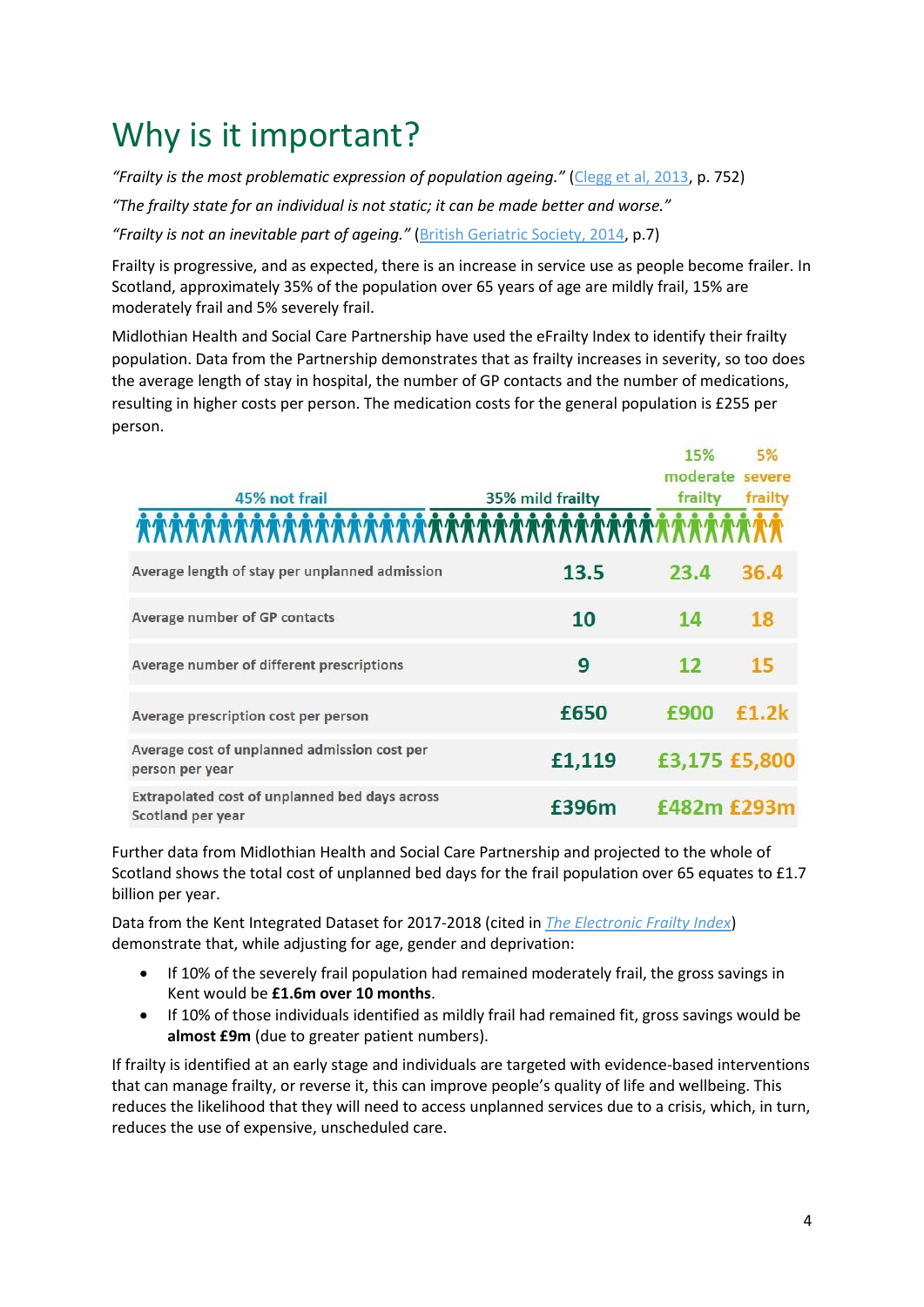# <span id="page-6-0"></span>How do you identify people with frailty?

There are a number of ways to identify people with frailty. Broadly speaking these can be divided into two categories:

- Individual assessments
- Population-level assessments

Examples of these different methods for identification include individual assessments of frailty on admission to hospital, reactive individual assessments of function in the community, and planned population-level assessments using existing data.



There are benefits to both forms of identification, however a population-level assessment of frailty enables organisations to proactively understand and plan services at scale in response to need. A review of the tools that can be used to identify people with frailty can be accessed on our [website.](https://ihub.scot/media/1742/frailty-screening-and-assessment-tools-comparator.pdf)

Of the options for population-level assessments in Scotland, the benefit of the eFrailty Index is that it uses existing primary care data, as opposed to acute data, and is therefore more likely to identify people earlier in their progression of frailty before they experience an acute crisis. The eFrailty Index is based upon a person's needs rather than their service use.

Other prediction tools used in Scotland include th[e Scottish Patients at Risk of Readmission and](http://www.isdscotland.org/Health-Topics/Health-and-Social-Community-Care/SPARRA/)  [Admission \(SPARRA\)](http://www.isdscotland.org/Health-Topics/Health-and-Social-Community-Care/SPARRA/) tool and the [High Health Gain](https://www.isdscotland.org/Health-Topics/Health-and-Social-Community-Care/High-Health-Gain/) (HHG) tool, which use predominately acute data to judge level of risk, such as accident and emergency attendances, outpatient appointments, and prescribing information.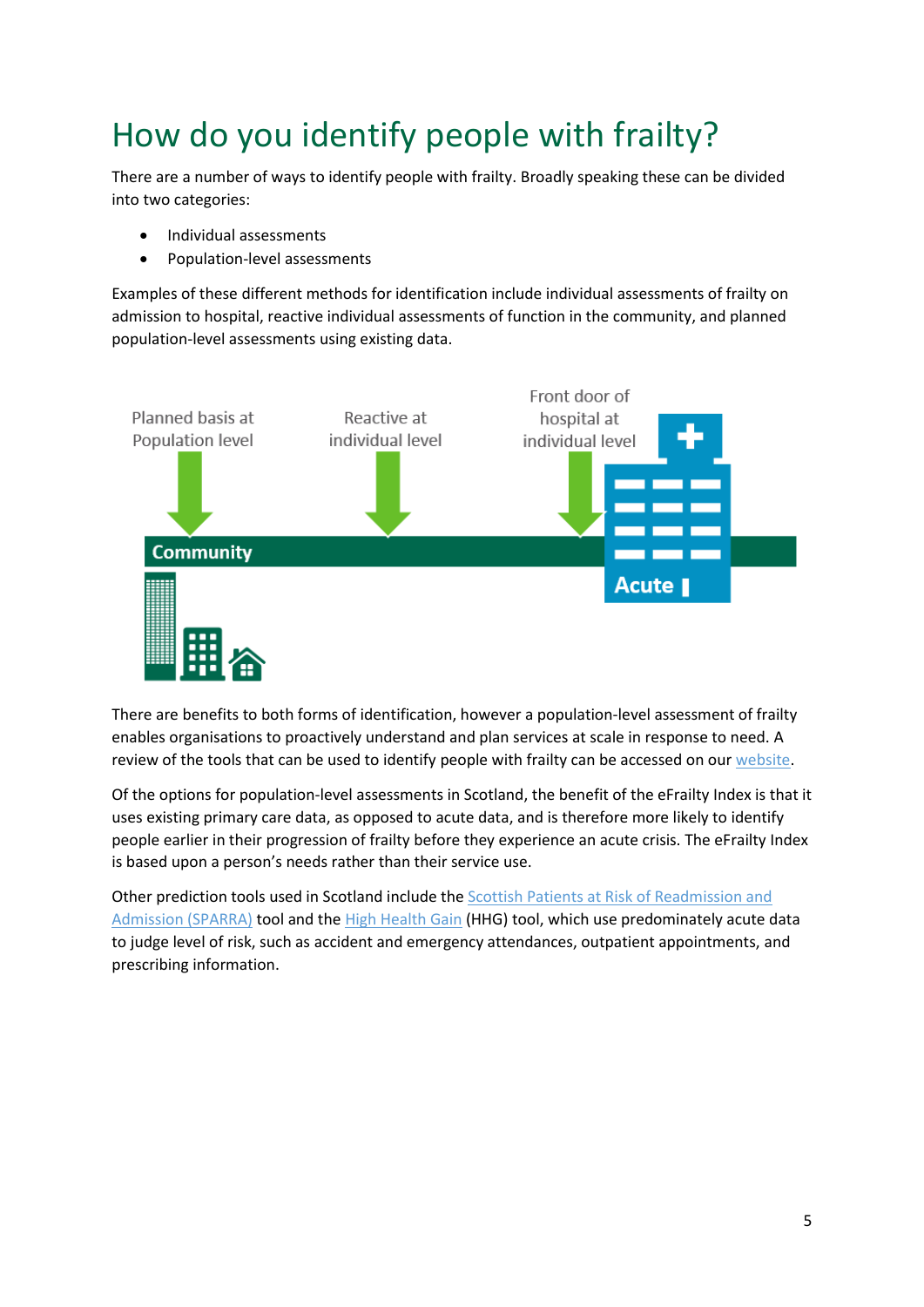#### <span id="page-7-0"></span>What is the eFI?

The electronic frailty index (eFI) is a clinically validated tool that can identify people with frailty on a population basis using routinely collected primary care data. The eFI, which uses a cumulative deficit model for frailty, was developed in England using GP data and was validated against a population of over 900,000 people aged 65 years and over.

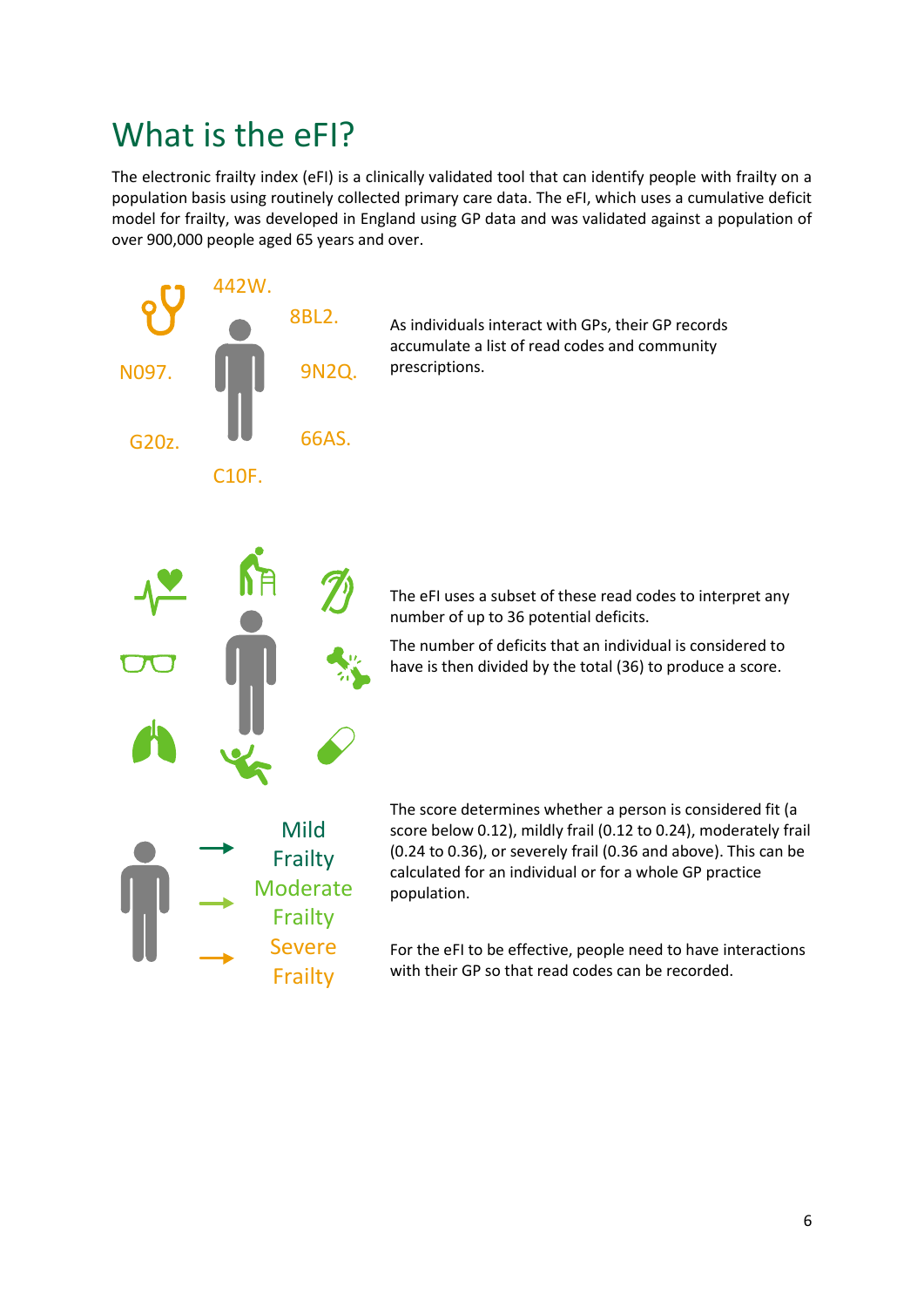# <span id="page-8-0"></span>Why use the eFI?

Evidence shows that timely identification of frailty followed by appropriate evidence-based interventions, can help to reduce the likelihood of progression of frailty and support the long-term management of people's health and wellbeing.

Unlike other risk prediction tools that use a person's interactions with secondary care to evaluate risk, the eFI assesses an individual's condition using existing data from primary care systems. This increases the likelihood of identifying individuals most at risk before they experience a crisis.

# <span id="page-8-1"></span>Why use the eFI through SPIRE?

The eFI is available through GP systems such as Vision and EMIS, however, the benefit of using the eFI through SPIRE is that it includes additional reports which enable practices to identify people who have experienced significant change in their frailty risk over a six-month period. These definitions of change were developed with GP practices following feedback that being presented with simply total frailty numbers produced too great a list to consider and act on.

When using SPIRE to produce an eFI report, you may also notice different results than if you used Vision or EMIS alone. Following small scale testing in Scotland it was recognised that not all codes were being picked up. An independent group of GPs from the Scottish Clinical Information Management in Practice reviewed, added and tailored these codes for the Scottish context. As a result, the frailty scores are more accurate and thorough, taking into account variation in coding across Scotland.

The report is free to use and performs all of the required calculations automatically, providing a list of people in each frailty category which can be further refined at the click of a button.

The eFI report should be accessed via the SPIRE local homepage. If you select the reports display tab, the eFI report will appear on the list on the left of the screen:



The status of SPIRE by NHS Board area can be viewed on their [website,](http://spire.scot/professional/) along with a frequently asked questions page.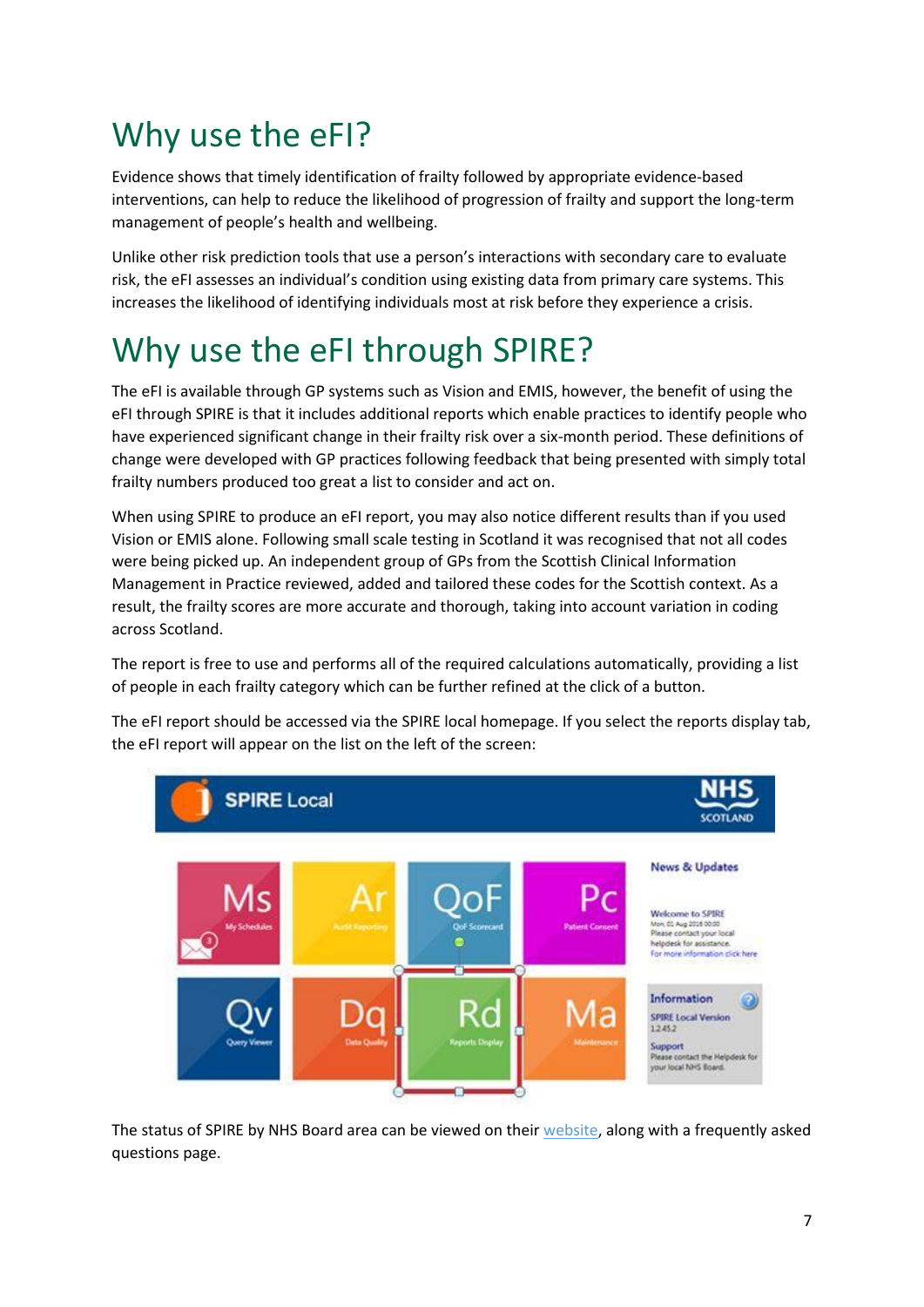#### <span id="page-9-0"></span>What will my report show?

The eFI will present a report detailing your population that is living with frailty. Those identified are separated into four categories: Fit, Mild, Moderate or Severely frail.

> NHS eFrailty Index Report Healthcare **Help** Improvement **National** Data as of 01/03/2019 Scotland **Services** Scotland

The electronic frailty index (eFI) is a severity grading of frailty of older patients based on patterns of frailty coded in your clinical system. This report provides an overview of the patients in each eFI category in your practice, and highlights those whose eFI has increased over the past six months.



A full list of older (65+) patients and their eFI can be accessed here

*Figure 1: GP dashboard you will see within the report*

As mentioned previously it is recognised that simply numbers of people identified as frail may be unmanageable to meaningfully review and act on, therefore when used through SPIRE, the report further refines this population to focus on high priority individuals. The high priority groups include people who:

- escalate to being moderately frail;
- are moderately frail and have experienced significant change; and
- escalate to being severely frail.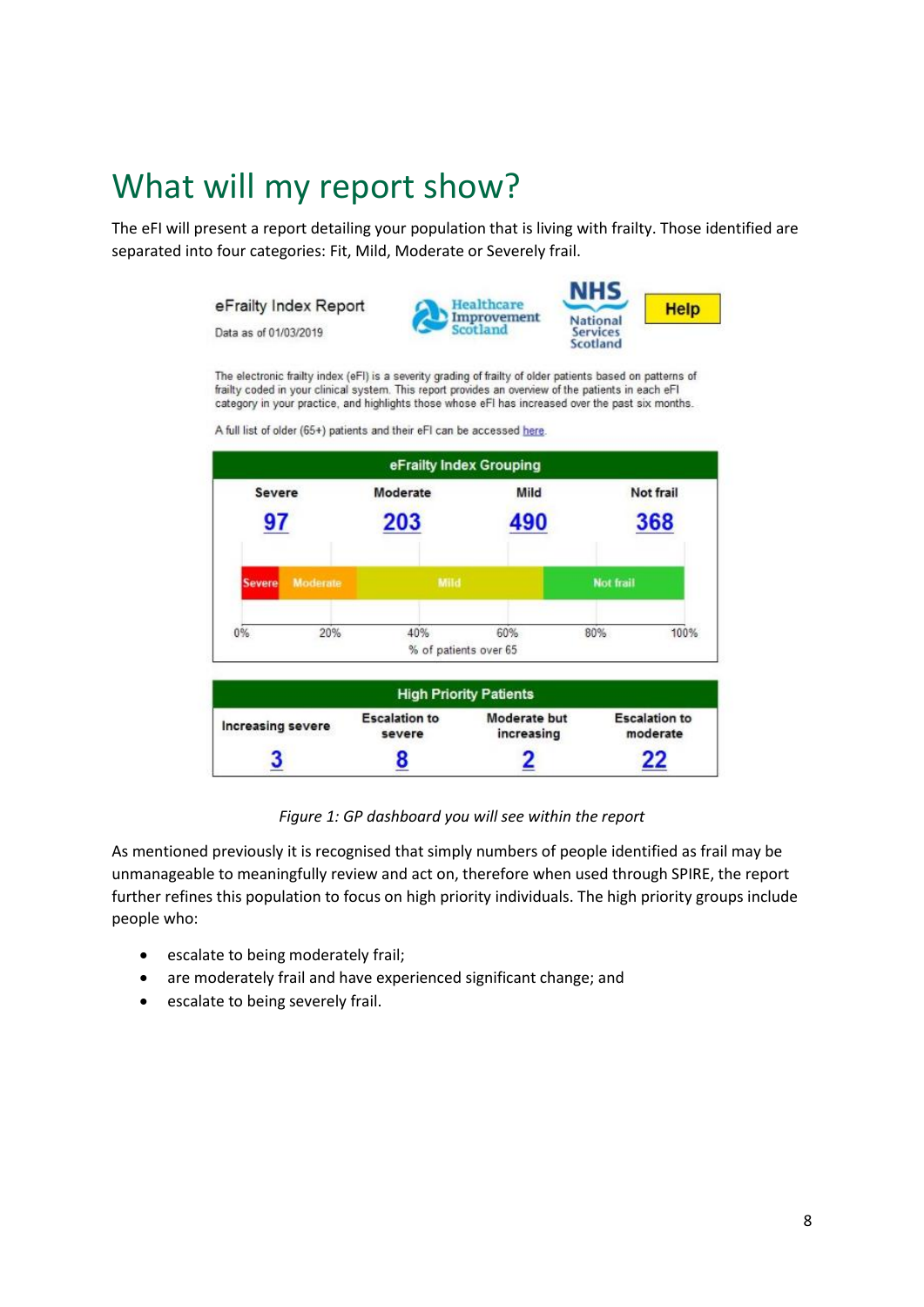Selecting the numbers underneath the category will display a list of individuals within that category.

|                   | eFrailty Report<br><b>Help</b><br>Patient list: Escalation to severe<br><b>Back</b><br>Data as of 01/01/2016<br>18 records found |                                           |           |      |        |               |                    | NHS<br><b>National</b><br><b>Services</b><br><b>Scotland</b> |          |
|-------------------|----------------------------------------------------------------------------------------------------------------------------------|-------------------------------------------|-----------|------|--------|---------------|--------------------|--------------------------------------------------------------|----------|
| <b>CHI Number</b> | <b>Clinical</b><br><b>System ID</b>                                                                                              | <b>Sumame</b>                             | Forenames | Age  | Gender | Frailty group | <b>Current eFI</b> | Priority group Change last                                   | 6 months |
| 7770005056        | ID 5056                                                                                                                          | ClinicalSystem Sumame 5056 Forenames 50   | 56        | 76 M |        | Severe        |                    | 0.40 Escalation to<br>severe                                 | 0.06     |
| 7770009965        | ID 9965                                                                                                                          | ClinicalSystem Sumame 9965 Forenames 99   | 65        | 67 F |        | Severe        |                    | 0.40 Escalation to<br>severe                                 | 0.06     |
| 7770001060        | ID 1060                                                                                                                          | ClinicalSystem Sumame 1060 Forenames 10   | 60        | 65 M |        | Severe        |                    | 0.37 Escalation to<br>severe                                 | 0.03     |
| 7770001223        | ID 1223                                                                                                                          | ClinicalSystem Sumame 1223 Forenames 12   | 23        | 68 M |        | Severe        |                    | 0.37 Escalation to<br>severe                                 | 0.09     |
| 7770001824        | ID 1824                                                                                                                          | ClinicalSystem Sumame 1824 Forenames 18   | 24        | 71 M |        | Severe        |                    | 0.37 Escalation to<br>severe                                 | 0.06     |
| 7770003540        | ID 3540                                                                                                                          | ClinicalSystem Sumame 3540 Forenames 35   | 40        | 81 M |        | Severe        |                    | 0.37 Escalation to<br>severe                                 | 0.03     |
| 7770005906        | ID 5906                                                                                                                          | ClinicalSystem Sumame 5906 Forenames 59   | 06        | 77M  |        | Severe        |                    | 0.37 Escalation to<br>severe                                 | 0.03     |
| 7770006842        | ID 6842                                                                                                                          | ClinicalSystem Sumame 6842 Forenames 68   | 42        | 78 F |        | Severe        |                    | 0.37 Escalation to<br>severe                                 | 0.03     |
| 7770006846        | ID 6846                                                                                                                          | ClinicalSystem Sumame 6846 Forenames 68   | 46        | 77 F |        | Severe        |                    | 0.37 Escalation to<br>severe                                 | 0.03     |
| 7770008154        | ID 8154                                                                                                                          | ClinicalSystem Sumame 8154 Forenames 81   | 54        | 83 F |        | Severe        |                    | 0.37 Escalation to<br>severe                                 | 0.03     |
| 7770008189        |                                                                                                                                  | ClinicalSystem Sumame_8189   Forenames_81 |           | 78 M |        | Severe        |                    | 0.37 Escalation to                                           | 0.03     |

*Figure 2: List of individual people who have moved from moderate frailty to severe frailty over the last six months*

Teams can then access individual level data on each patient, allowing health and social care partnerships to make the best use of existing resource in the community by targeting their services to the individuals most at risk.



*Figure 3: Individual report for the person showing the deficits recorded for them, when they first applied to the individual and a chart to show the increase in frailty score over time*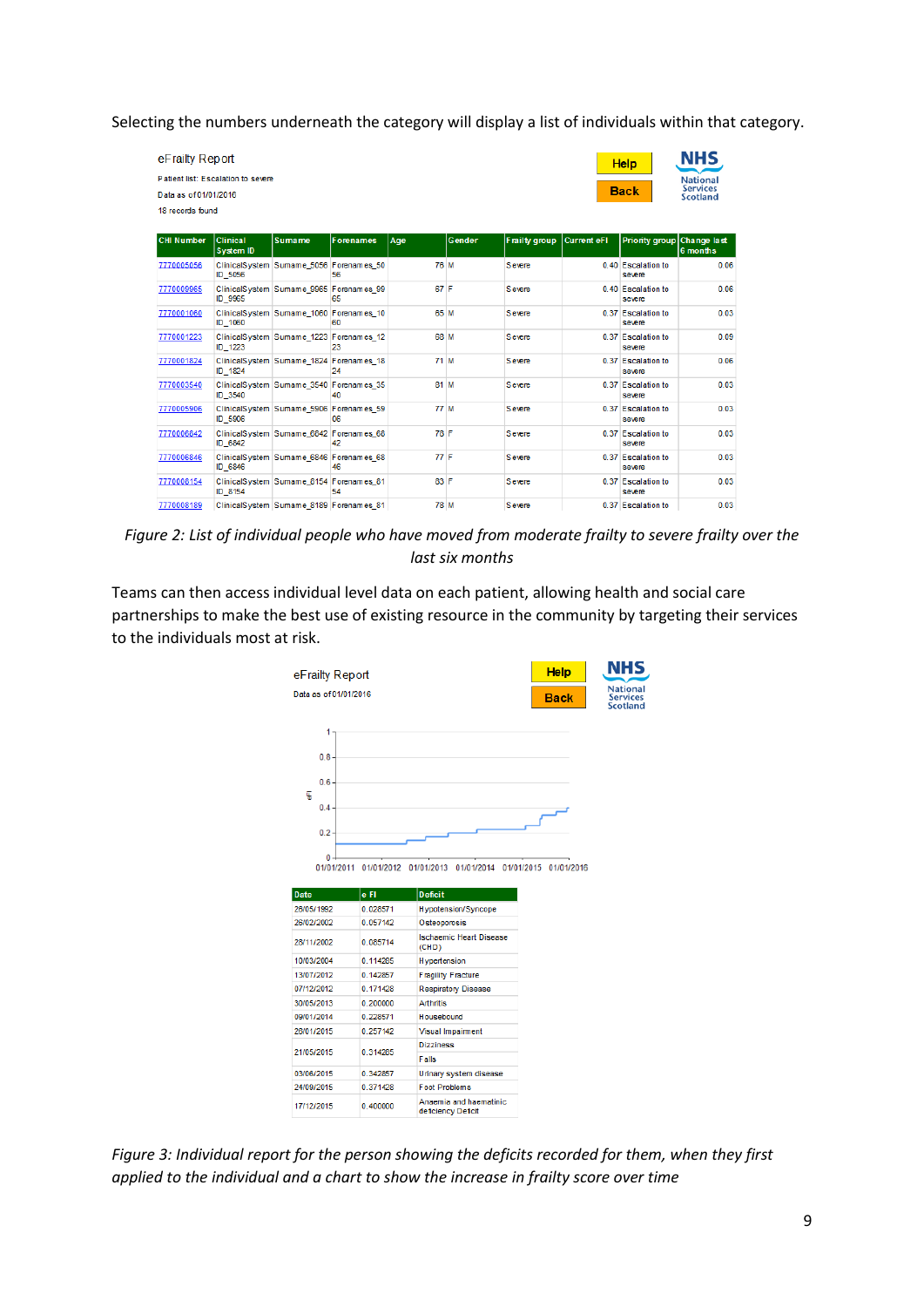# <span id="page-11-0"></span>Additional information

If you would like more information on frailty prediction or would like to get in touch to hear about the different ways the e Frailty Index is being used to focus support for people with frailty, please contact [hcis.livingwell@nhs.net.](mailto:hcis.livingwell@nhs.net) To support ideas on how to use existing services to support people identified with frailty, an evidence summary of community-based interventions can be accessed on Healthcare Improvement Scotland's [website.](https://ihub.scot/media/1892/lwic-frailty_evidence-for-what-works_jul18.pdf)